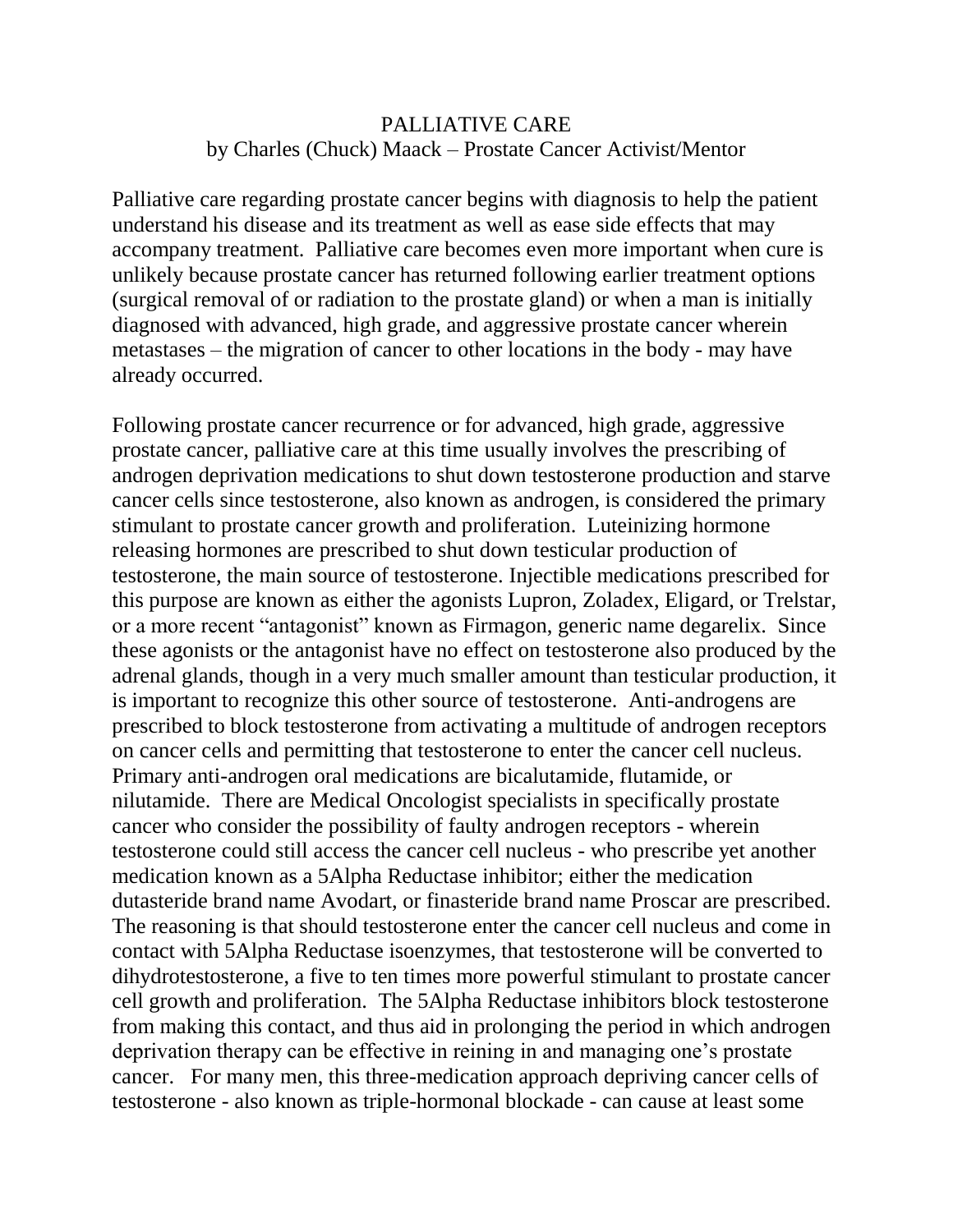cancer cell apoptosis (death) as well as control cancer development and permit managing prostate cancer as somewhat a chronic disease for many years before eventually losing effectiveness and the cancer becoming what is known as hormone refractory prostate cancer. When this occurs, there are still several medications that can be employed to keep the cancer reined in from further development. The medication Provenge, also known as sipuleucel-T, can be prescribed to boost the immune system for medications to become more effective. For patients who already show metastases of the cancer elsewhere in the system, recently new medications Zytiga, also known as abiraterone acetate, or Xtandi, also known as enzalutamide, can be prescribed. Our hope is that these medications will soon become available to men who are failing the usual androgen deprivation therapy but not yet showing signs of metastasis.

Zytiga is an irreversible inhibitor of CYP17. CYP17 is an enzyme that plays a central role in allowing the body to produce testosterone and cholesterol. When Zytiga binds to this enzyme, it is permanently disabled and the production of testosterone is blocked in the testicles, in the adrenal glands, and within cancer cells. In the absence of this "fuel," apoptosis/cell death can occur.

Xtandi has a mode of action that is intended to block the binding of testosterone/androgen to the androgen receptor and thus interfere with the process of testosterone access to the cancer cell nucleus via androgen receptors that otherwise drives tumor cell growth. As with Zytiga, in the absence of this "fuel," apoptosis/cell death can occur.

In the absence of availability of either of these medications, ketoconazole accompanied by hydrocortisone or triamcinolone can be prescribed to provide a similar but weaker effectiveness than these newer drugs.

If and when the former medications lose their effectiveness, men are then moved to the prescribing of chemotherapy agents, with docetaxel, also known as Taxotere, the more commonly prescribed initial chemotherapy medication. There are then several other chemotherapy agents that can be presribed to hopefully extend the patient's survival for several years.

With research around the world constantly identifying the many pathways that are involved in the development and growth of prostate cancer, and several medications available to control or ease the side effects of chemotherapy medications, as well as many new medications in trials, our hope is that sometime